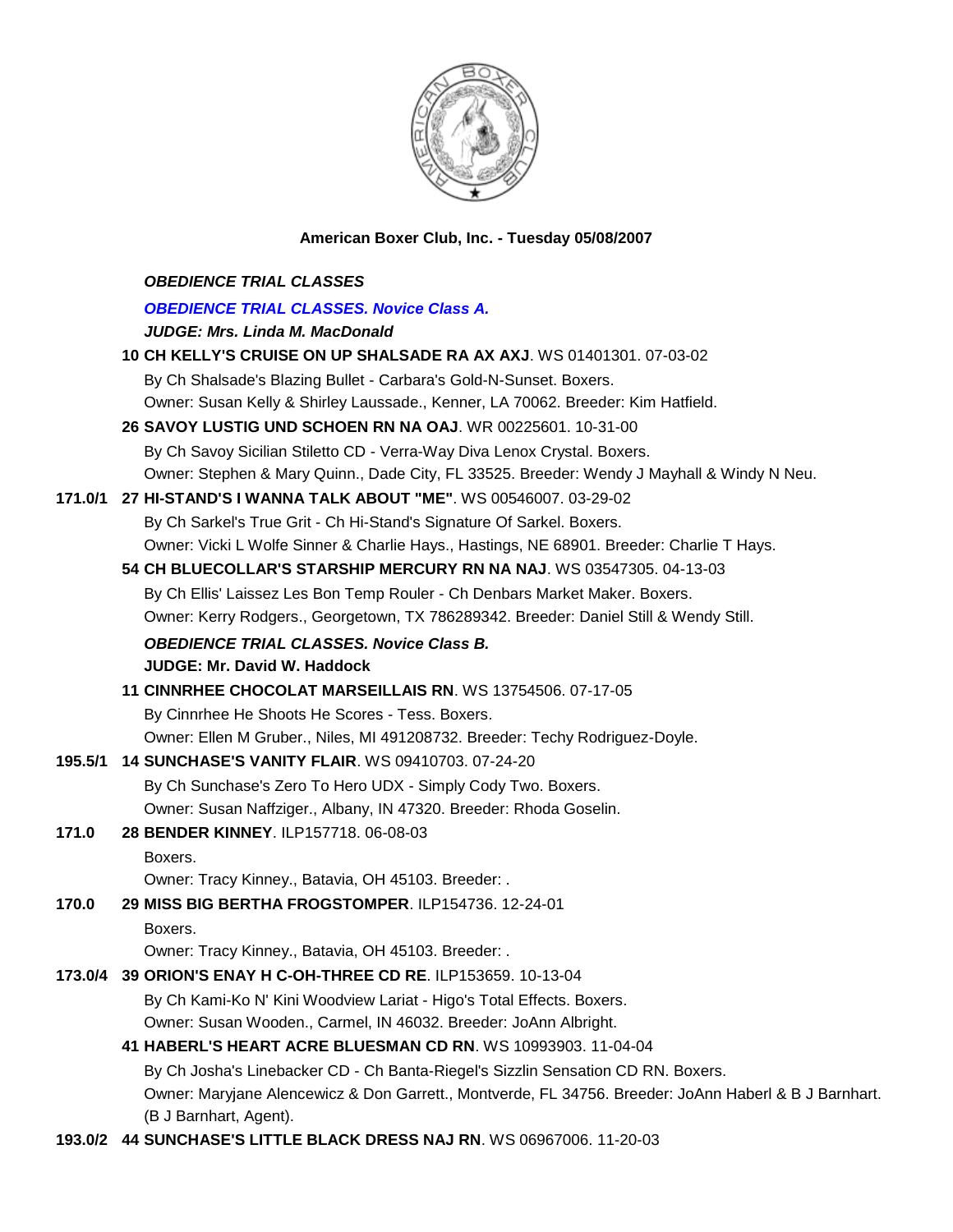By Ch Sunchase's Zero To Hero UDX MX MXJ RN - Simply Cher. Boxers.

Owner: Tracy Hendrickson & Rhoda Goselin., Broken Arrow, OK 74012. Breeder: Rhoda Goselin Brouilette.

#### **179.0/3 53 LAR-SAN'S DIAMONDS N PEARLS RN**. WP 96378201. 01-18-00

By Ch Hi Tech's Aristocrat - Ch Noble Hearts Jewel Of Lar-San CDX RN. Boxers.

Owner: Larry W & Susan G Stogner., Knoxville, TN 379209535. Breeder: Larry W. And Susan G. Stogner.

## **A 55 BOX RUN'S CALICHE**. WS 09414402. 07-02-04 By Ch Garnsey's Varsity Blue - Bravo's Debutante CD. Boxers. Owner: Joyce G Campbell DVM., Tulsa, OK 74107. Breeder: Joyce G Campbell DVM & Susan H Finley. **56 BRAVO'S BLACK ICE AT BOX RUN**. WS 09940601. 08-24-04 By Ch Bravo's Orion V Kiebla - Bravo's Domino V Adlin. Boxers.

Owner: Joyce G Campbell DVM & Susan H Finley., Tulsa, OK 74107. Breeder: Linda Poe & Joyce G Campbell DVM & Susan H Finley.

**57 HABERL'S HEARTACRE'S U GOT IT RN**. WS 10993904. 11-04-04

By Ch Josha's Linebacker CD - Ch Banta-Riegel's Sizzlin Sensation CD. Boxers. Owner: Dr James Kilman & Priscilla Kilman & Jo Ann Haberl., Grove City, OH 431239198. Breeder: Jo Ann Haberl & BJ Barnhart.

(BJ Barnhart, Agent).

## *OBEDIENCE TRIAL CLASSES. Open Class A.*

#### **JUDGE: Mr. David W. Haddock**

# **184.0/1 8 CH BUTLER'S I LIKE IT I LOVE IT CD NR OAP OJP NA NAJ**. WR 03615703. 07-15-01

By Ch Berlane's Causin An Uproar - Omega's Love Me Love Me Not. Boxers. Owner: Jewell T Dunning & Steve R Dunning., Anchorage, AK 99507. Breeder: Robert Butler.

- **9 HILLSTREAMS HUCKLEBERRY FRIEND CDX RN RA**. WS 05396903. 08-26-03 By Ch Sunchase Zero To Hero UDX MX MXJ - Hillstream's Dale Evans. Boxers. Owner: Megan L Pilarcik & Dave Pilarcik., Yucaipa, CA 92399. Breeder: Sarah Wilkerson.
- **19 CH TEALCREST'S PENNYS FROM HEAVEN CD RA AX AXJ**. WR 05194901. 10-12-01 By Ch Bee-Vee's What You Say - Teryl's Just Call Me Angel. Boxers. Owner: Jill Hootman., Clarksville, TN 37040. Breeder: Jill Hootman.

# **40 CH HABERL'S FOREVER YOUNG CD RA**. WS 04660204. 07-06-03 By Ch Garnsey's Varsity Blues - Ch Banta-Riegel's Sizzlin Sensation CD RN. Boxers. Owner: MaryJane Alencewicz & Don Garrett., Montverde, FL 34756. Breeder: JoAnn Haberl & BJ Barnhart.

#### **178.5/2 48 LIL PIECE OF OUR HEART**. WS 00631206. 04-28-02 By Gould's Galant Gunner - Ever Exuberant Emma. Boxers. Owner: Pat Breauchesne., New Hampton, NH 032564436. Breeder: Jane Newton.

# **A 50 BRAVO'S CHORUS LINE CD OA OAJ**. WR 06204205. 03-01-02

By Ch Bee-Mike's One Night Stand - Ch Ramarco's Liza Of Paradocs. Boxers. Owner: Phil & Carol Garaghty., Crystal, MN 554283241. Breeder: Susan Finley.

#### **52 CH LAR-SAN'S DIAMOND IN THE ROUGH CD RN**. WP 96378202. 01-18-00

By Ch Hi-Tech's Aristocrat - Ch Noble Heart's Jewel Of Lar-San CDX RN. Boxers.

Owner: Larry W Stogner & Susan G Stogner., Knoxville, TN 379209535. Breeder: Larry W Stogner & Susan G Stogner.

# *OBEDIENCE TRIAL CLASSES. Open Class B.*

#### **JUDGE: Mrs. Linda M. MacDonald**

#### **6 HARPO'S CERTAINCHARM D'JACQUET UD RN**. WR 00094102. 07-10-00 By Ch Jacquet's Bravo Of Goldfield - Jacquet's Heilocentric CDX. Boxers. Owner: Mary Nee & Karla Spitzer., Fairview Heights, IL 622083521. Breeder: Karla Spitzer & Scott Friedman.

## **15 JAKOB II CDX RA NA OAP NAJ**. WP 88392901. 11-16-98 By Dupart Zethos V Adeltrots Two - Duchess Black Velvet. Boxers.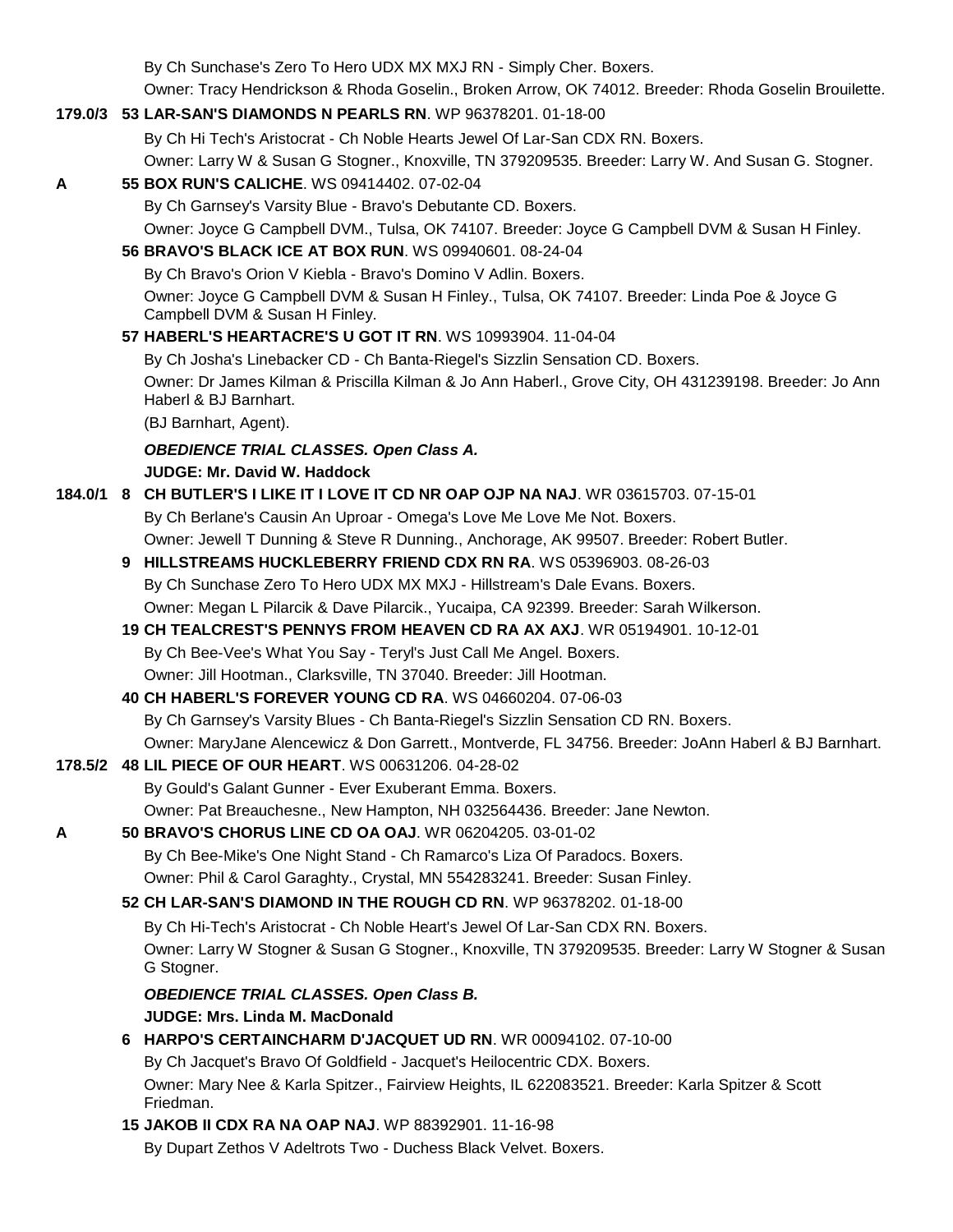Owner: Renee & Terry Basye Jr., Beloit, WI 535113838. Breeder: Johanna Ford.

- **197.0/1 16 CH SUNCHASE'S TEXAS MARGARITA UDX**. WP 99510504. 08-01-00
- **/H/HC** By Ch Hi-Tech Johnny J Of Boxerton Ch Sunchase's Suicide Blonde UDX OA OAJ. Boxers. Owner: Peggy McConnell., Dallas, TX 752201815. Breeder: Tracy L Hendrickson.
	- **17 SCHMIDT'S SLICK LADY'S BLACK ONYX RA AX AXJ CD**. WR 02536601. 04-20-01 By Ch Syrr Run's Online Heart Acres - Schmidt's Lady Rosalyn. Boxers. Owner: Leta McCulla., St Paris, OH 43072. Breeder: Juli Schmidt.
	- **18 JOSEPHINE VON BACHBETT VCD2 CDX TD RN AX AXJ**. WS 00175503. 01-21-02 By Ivo Vom Hafen - Xenia Von Sparta VCD1 CDX TD NA NAJ. Boxers. Owner: Renee & Terry Basye., Beloit, WI 53511. Breeder: Cathy Hubert Markos.
- **186.0 21 SWEET GEORGIE'S BELLE OF THE BALL CDX OA NAJ**. WS 13466602. 06-05-05 By Ch Logan Elm Runs At Heart Acre - Sweet Georgie Girl UDX MX MXJ. Boxers. Owner: James P & Ruth M Hutchins., Cincinnati, OH 452241406. Breeder: Ruth M Hutchins & James Hutchins.
	- **22 SWEET BEAU REGARDS 2 YOU UD MX MXJ**. WR 03765205. 07-19-01 By Ch Heart Acre's Formal Attire - MACH Sweet'r Th'anne Whine UDX NAP AJP. Boxers. Owner: James P & Ruth M Hutchins., Cincinnati, OH 45224. Breeder: Ruth Hutchins.
- **191.5/3 23 SWEET GEORGIE GIRL UDX MX MXJ**. WR 03765206. 07-19-01 By Ch Heart Acre's Formal Attire - MACH Sweet'r Th'anne Whine UDX AXP AJP. Boxers. Owner: James P & Ruth M Hutchins., Cincinnati, OH 45224. Breeder: Ruth Hutchins.
- **194.5/2 31 SUNCHASE'S SMOKIN' IN HAVANA UDX**. WP 87714401. 08-07-98 By Ch Sunchase's Sundance Kid CD - Ch Sunchase's Fashionably Late UD. Boxers. Owner: Larrie J Moody & Tracy Hendrickson., Pittsburg, KS 66762. Breeder: Tracy L Hendrickson.
	- **32 SUNCHASES SEIZE THE MOMENT UDX2**. WS 02954906. 02-19-03 By Ch Sunchase's Zero To Hero UDX - A Penny For Your Thoughts II. Boxers. Owner: Larrie Moody., Pittsburg, KS 667626412. Breeder: Brian Curry & William Curry & Kara Curry.
	- **34 SEMPER FI STEALING HOME CD RA NA NAJ**. WS 01295804. 07-17-02 By Ch Southgate's Judgement Day CD AX AXJ - Semper Fi Bryan's Song. Boxers. Owner: Dena M Hudson & Claudia S Clifton., Marietta, GA 30062. Breeder: Claudia & Mike Clifton.
- **191.0/4 45 SUNCHASER'S BLEACHED BLONDE AX OAJ CDX**. ILP100396. 08-07-98 By Ch Sunchase's Sundance Kid CD OA OAJ - Ch Sunchase's Fashionably Late UD OA OAJ. Boxers. Owner: Tracy Hendrickson., Broken Arrow, OK 74012. Breeder: Owner.
	- **46 CH SUNCHASE'S BLONDE MOMENT CDX RN AX MXJ**. WP 99510501. 08-01-00 By Ch Hi-Tech's Johnny J Of Boxerton - Ch Sunchase's Suicide Blonde UDX AX AXJ RN OAP. Boxers. Owner: Tracy Hendrickson., Broken Arrow, OK 74012. Breeder: Owner.
	- **47 SUNCHASE'S BOY TOY CDX OA AXJ RN**. WR 05750112. 11-22-01 By Ch Maxl's Golden Boy - Sunchase's Moment In Time UD NA NAJ. Boxers. Owner: Tracy Hendrickson., Broken Arrow, OK 74012. Breeder: Owner.
	- **49 CH SUNCHASE'S ZERO TO HERO UDX MX MXJ RN**. WP 82586701. 11-22-97 By Ch Hollylane's Spin A Dream - Ch Sunchase Fashionably Late UD OAJ OAP AXP. Boxers. Owner: Tracy Hendrickson., Broken Arrow, OK 74012. Breeder: Owner.
	- **51 DIXIE'S SOUTH'RN MAGNOLIA CDX,RN**. WR 05854401. 01-24-02 By Dixie's Breho Rebel Yell - Ch Dixie's Cajun Sunshine CD. Boxers. Owner: Robin Vaughan., West Fork, AR 72774. Breeder: Robin Vaughan.

*OBEDIENCE TRIAL CLASSES. Utility Class A.* **JUDGE: Mrs. Linda M. MacDonald** 

**18 JOSEPHINE VON BACHBETT VCD2 CDX TD RN AX AXJ**. WS 00175503. 01-21-02 By Ivo Vom Hafen - Xenia Von Sparta VCD1 CDX TD NA NAJ. Boxers. Owner: Renee & Terry Basye., Beloit, WI 53511. Breeder: Cathy Hubert Markos.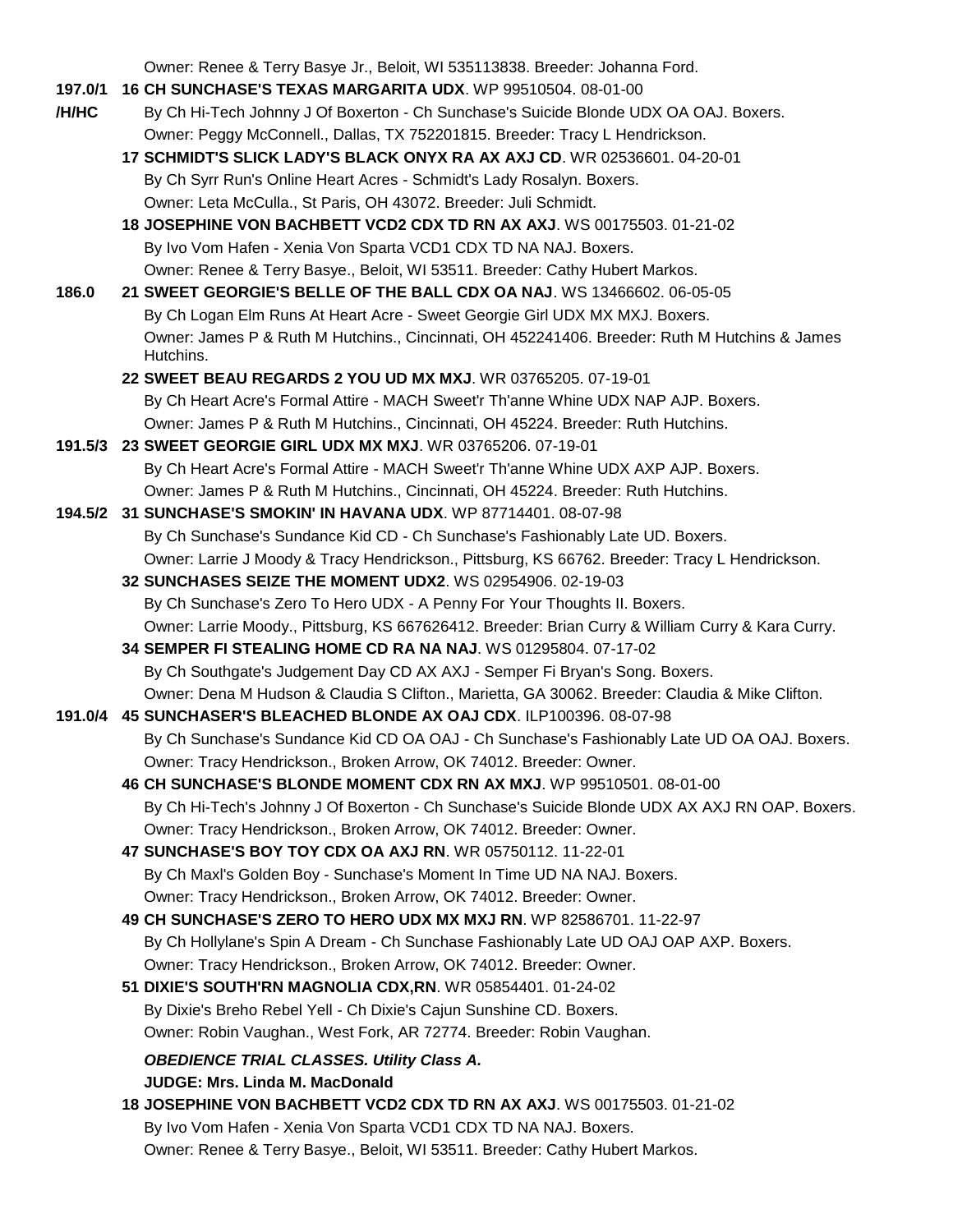|         | 21 SWEET GEORGIE'S BELLE OF THE BALL CDX OA NAJ. WS 13466602. 06-05-05                                        |
|---------|---------------------------------------------------------------------------------------------------------------|
|         | By Ch Logan Elm Runs At Heart Acre - Sweet Georgie Girl UDX MX MXJ. Boxers.                                   |
|         | Owner: James P & Ruth M Hutchins., Cincinnati, OH 452241406. Breeder: Ruth M Hutchins & James<br>Hutchins.    |
|         | 38 CH BREEZEWOOD'S LORD OF WYSTMONT CDX RE. WR 00148901. 10-16-00                                             |
|         | By Ch Barbary Lane Dare Be Bold - Ch Breezewood's Reflections. Boxers.                                        |
|         | Owner: Amy & Todd Bieri., Island Lake, IL 60042. Breeder: Barry Wyerman & Christine Baum.                     |
|         | (Lori McClain, Agent).                                                                                        |
| A       | 46 CH SUNCHASE'S BLONDE MOMENT CDX RN AX MXJ. WP 99510501. 08-01-00                                           |
|         | By Ch Hi-Tech's Johnny J Of Boxerton - Ch Sunchase's Suicide Blonde UDX AX AXJ RN OAP. Boxers.                |
|         | Owner: Tracy Hendrickson., Broken Arrow, OK 74012. Breeder: Owner.                                            |
| A       | 47 SUNCHASE'S BOY TOY CDX OA AXJ RN. WR 05750112. 11-22-01                                                    |
|         | By Ch Maxl's Golden Boy - Sunchase's Moment In Time UD NA NAJ. Boxers.                                        |
|         | Owner: Tracy Hendrickson., Broken Arrow, OK 74012. Breeder: Owner.                                            |
|         | <b>OBEDIENCE TRIAL CLASSES. Utility Class B.</b>                                                              |
|         | <b>JUDGE: Mr. David W. Haddock</b>                                                                            |
|         | 181.0/3 6 HARPO'S CERTAINCHARM D'JACQUET UD RN. WR 00094102. 07-10-00                                         |
|         | By Ch Jacquet's Bravo Of Goldfield - Jacquet's Heilocentric CDX. Boxers.                                      |
|         | Owner: Mary Nee & Karla Spitzer., Fairview Heights, IL 622083521. Breeder: Karla Spitzer & Scott<br>Friedman. |
| 189.5/2 | 16 CH SUNCHASE'S TEXAS MARGARITA UDX. WP 99510504. 08-01-00                                                   |
|         | By Ch Hi-Tech Johnny J Of Boxerton - Ch Sunchase's Suicide Blonde UDX OA OAJ. Boxers.                         |
|         | Owner: Peggy McConnell., Dallas, TX 752201815. Breeder: Tracy L Hendrickson.                                  |
|         | 22 SWEET BEAU REGARDS 2 YOU UD MX MXJ. WR 03765205. 07-19-01                                                  |
|         | By Ch Heart Acre's Formal Attire - MACH Sweet'r Th'anne Whine UDX NAP AJP. Boxers.                            |
|         | Owner: James P & Ruth M Hutchins., Cincinnati, OH 45224. Breeder: Ruth Hutchins.                              |
|         | 180.0/4 23 SWEET GEORGIE GIRL UDX MX MXJ. WR 03765206. 07-19-01                                               |
|         | By Ch Heart Acre's Formal Attire - MACH Sweet'r Th'anne Whine UDX AXP AJP. Boxers.                            |
|         | Owner: James P & Ruth M Hutchins., Cincinnati, OH 45224. Breeder: Ruth Hutchins.                              |
| 192.0/1 | 31 SUNCHASE'S SMOKIN' IN HAVANA UDX. WP 87714401. 08-07-98                                                    |
|         | By Ch Sunchase's Sundance Kid CD - Ch Sunchase's Fashionably Late UD. Boxers.                                 |
|         | Owner: Larrie J Moody & Tracy Hendrickson., Pittsburg, KS 66762. Breeder: Tracy L Hendrickson.                |
|         | 32 SUNCHASES SEIZE THE MOMENT UDX2. WS 02954906. 02-19-03                                                     |
|         | By Ch Sunchase's Zero To Hero UDX - A Penny For Your Thoughts II. Boxers.                                     |
|         | Owner: Larrie Moody., Pittsburg, KS 667626412. Breeder: Brian Curry & William Curry & Kara<br>Curry.          |
|         | 49 CH SUNCHASE'S ZERO TO HERO UDX MX MXJ RN. WP 82586701. 11-22-97                                            |
|         | By Ch Hollylane's Spin A Dream - Ch Sunchase Fashionably Late UD OAJ OAP AXP. Boxers.                         |
|         | Owner: Tracy Hendrickson., Broken Arrow, OK 74012. Breeder: Owner.                                            |
|         | <b>OBEDIENCE TRIAL CLASSES. Brace Competition (Obedience).</b>                                                |
|         | <b>JUDGE: Mr. David W. Haddock</b>                                                                            |
|         | 170.0/2 24 MACH RIEGEL'S DIAMOND OF SAVOY RE. WR 06450702. 03-05-02                                           |
|         | By Suncrest's In His Image - Savoy Hot Sicily CD. Boxers.                                                     |
|         | Owner: Ileana Nadal., Valrico, FL 33594. Breeder: Esther Riegel & Mary Banta.                                 |
|         | 25 SAVOY SICILIAN SCHATZ QUINN CD RN NAJ NAP NJP. WP 93663201. 09-04-99                                       |
|         | By Ch Savoy Sicilian Stiletto CD - Dorado's A Love Story. Boxers.                                             |
|         | Owner: Stephen & Mary Quinn., Dade City, FL 33525. Breeder: Lida Mae Schwetz.                                 |
|         | 115.0/4 28 BENDER KINNEY. ILP157718. 06-08-03                                                                 |
|         | Boxers.                                                                                                       |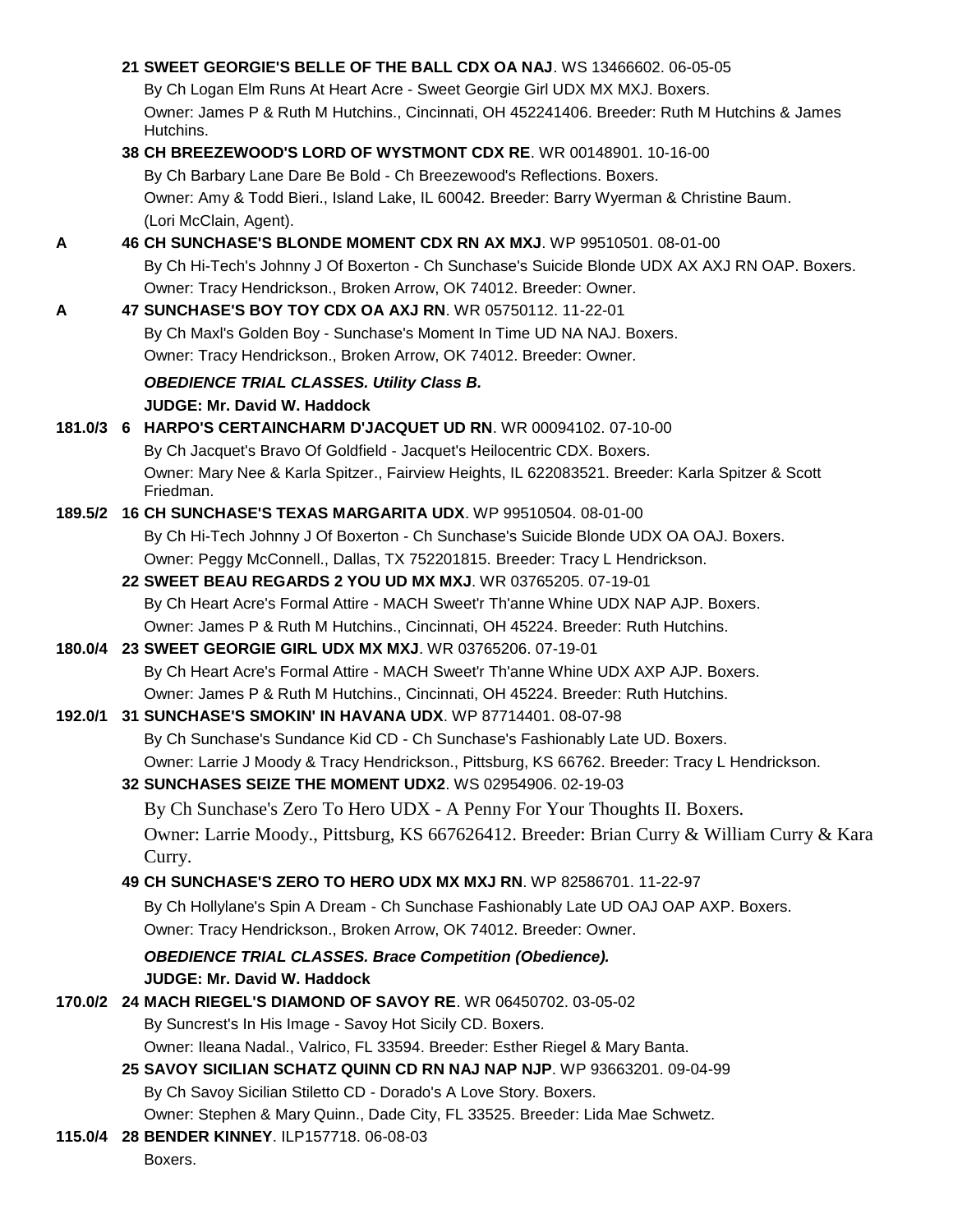Owner: Tracy Kinney., Batavia, OH 45103. Breeder: .

|         | Owner. Tracy Kinney., Batavia, OH 45103. Breeder                                                                       |
|---------|------------------------------------------------------------------------------------------------------------------------|
|         | 29 MISS BIG BERTHA FROGSTOMPER. ILP154736. 12-24-01                                                                    |
|         | Boxers.                                                                                                                |
|         | Owner: Tracy Kinney., Batavia, OH 45103. Breeder: .                                                                    |
| 174.0/1 | 36 BENCHMARK'S JOE LOUIS CD RAE OA MXJ. WP 98257603. 07-08-00                                                          |
|         | By Ch Encore's Rock Solid - Benchmark's Kwik Cash. Boxers.                                                             |
|         | Owner: Brenda & Charles Staley., Monrovia, IN 46157. Breeder: Ellen Ellerman & Jerra Ackerman.                         |
|         | 37 STALEY'S SADIE GIRL CD RN MX MXJ. WP 86163402. 06-18-98                                                             |
|         | By Pritiboy Butch Koenig - Comanche Bethsheba. Boxers.                                                                 |
|         | Owner: Brenda Staley., Monrovia, IN 46157. Breeder: Rhonda Peter.                                                      |
| 141.0/3 | 40 CH HABERL'S FOREVER YOUNG CD RA. WS 04660204. 07-06-03                                                              |
|         | By Ch Garnsey's Varsity Blues - Ch Banta-Riegel's Sizzlin Sensation CD RN. Boxers.                                     |
|         | Owner: MaryJane Alencewicz & Don Garrett., Montverde, FL 34756. Breeder: JoAnn Haberl & BJ Barnhart.                   |
|         | 41 HABERL'S HEART ACRE BLUESMAN CD RN. WS 10993903. 11-04-04                                                           |
|         |                                                                                                                        |
|         | By Ch Josha's Linebacker CD - Ch Banta-Riegel's Sizzlin Sensation CD RN. Boxers.                                       |
|         | Owner: Maryjane Alencewicz & Don Garrett., Montverde, FL 34756. Breeder: JoAnn Haberl & B J Barnhart.                  |
|         | (B J Barnhart, Agent).                                                                                                 |
|         | <b>OBEDIENCE TRIAL CLASSES. Veterans Class (Obedience).</b>                                                            |
|         | <b>JUDGE: Mr. David W. Haddock</b>                                                                                     |
|         | 124.0/2 15 JAKOB II CDX RA NA OAP NAJ. WP 88392901. 11-16-98                                                           |
|         | By Dupart Zethos V Adeltrots Two - Duchess Black Velvet. Boxers.                                                       |
|         | Owner: Renee & Terry Basye Jr., Beloit, WI 535113838. Breeder: Johanna Ford.                                           |
|         | 178.0/1 37 STALEY'S SADIE GIRL CD RN MX MXJ. WP 86163402. 06-18-98                                                     |
|         | By Pritiboy Butch Koenig - Comanche Bethsheba. Boxers.                                                                 |
|         | Owner: Brenda Staley., Monrovia, IN 46157. Breeder: Rhonda Peter.                                                      |
|         | <b>OBEDIENCE TRIAL CLASSES. Pre-Novice.</b>                                                                            |
|         | <b>JUDGE: Mrs. Linda M. MacDonald</b>                                                                                  |
| 117.0/2 | 30 CH KARMEL'S SOLAR FLARE V BENDICOR RN RA. WR 03573607. 06-28-01                                                     |
|         | By Ch Arriba Tallsman Ego - Ch Catera's That's The Ticket. Boxers.                                                     |
|         | Owner: Ann Campbell & K Wilson., Knoxville, TN 37914. Breeder: K Wilson.                                               |
| 138.0/1 | 33 SUNCHASE SIMPLY ECLIPSED. WS 09410604. 07-23-04                                                                     |
|         | By Sunchase's Zero To Hero - Simply Cher. Boxers.                                                                      |
|         | Owner: Rhoda Goselin-Brouillette., Bourbonnais, IL 60914. Breeder: Rhoda Goselin.                                      |
| 105.0/3 | 35 STALEY'S OMEGA GIRL. ILP104758. 09-01-04                                                                            |
|         | Boxers.                                                                                                                |
|         | Owner: Charles & Brenda Staley., Monrovia, IN 46157. Breeder: .                                                        |
|         | <b>OBEDIENCE TRIAL CLASSES. Wild Card Open.</b>                                                                        |
|         | <b>JUDGE: Mrs. Linda M. MacDonald</b>                                                                                  |
| 129.5/2 | 24 MACH RIEGEL'S DIAMOND OF SAVOY RE. WR 06450702. 03-05-02                                                            |
|         | By Suncrest's In His Image - Savoy Hot Sicily CD. Boxers.                                                              |
|         |                                                                                                                        |
|         | Owner: Ileana Nadal., Valrico, FL 33594. Breeder: Esther Riegel & Mary Banta.<br>28 BENDER KINNEY. ILP157718. 06-08-03 |
| 166.0/1 |                                                                                                                        |
|         | Boxers.                                                                                                                |
|         | Owner: Tracy Kinney., Batavia, OH 45103. Breeder: .                                                                    |
| 30.0/4  | 37 STALEY'S SADIE GIRL CD RN MX MXJ. WP 86163402. 06-18-98                                                             |
|         | By Pritiboy Butch Koenig - Comanche Bethsheba. Boxers.                                                                 |
|         | Owner: Brenda Staley., Monrovia, IN 46157. Breeder: Rhonda Peter.                                                      |

**125.0/3 39 ORION'S ENAY H C-OH-THREE CD RE**. ILP153659. 10-13-04 By Ch Kami-Ko N' Kini Woodview Lariat - Higo's Total Effects. Boxers.